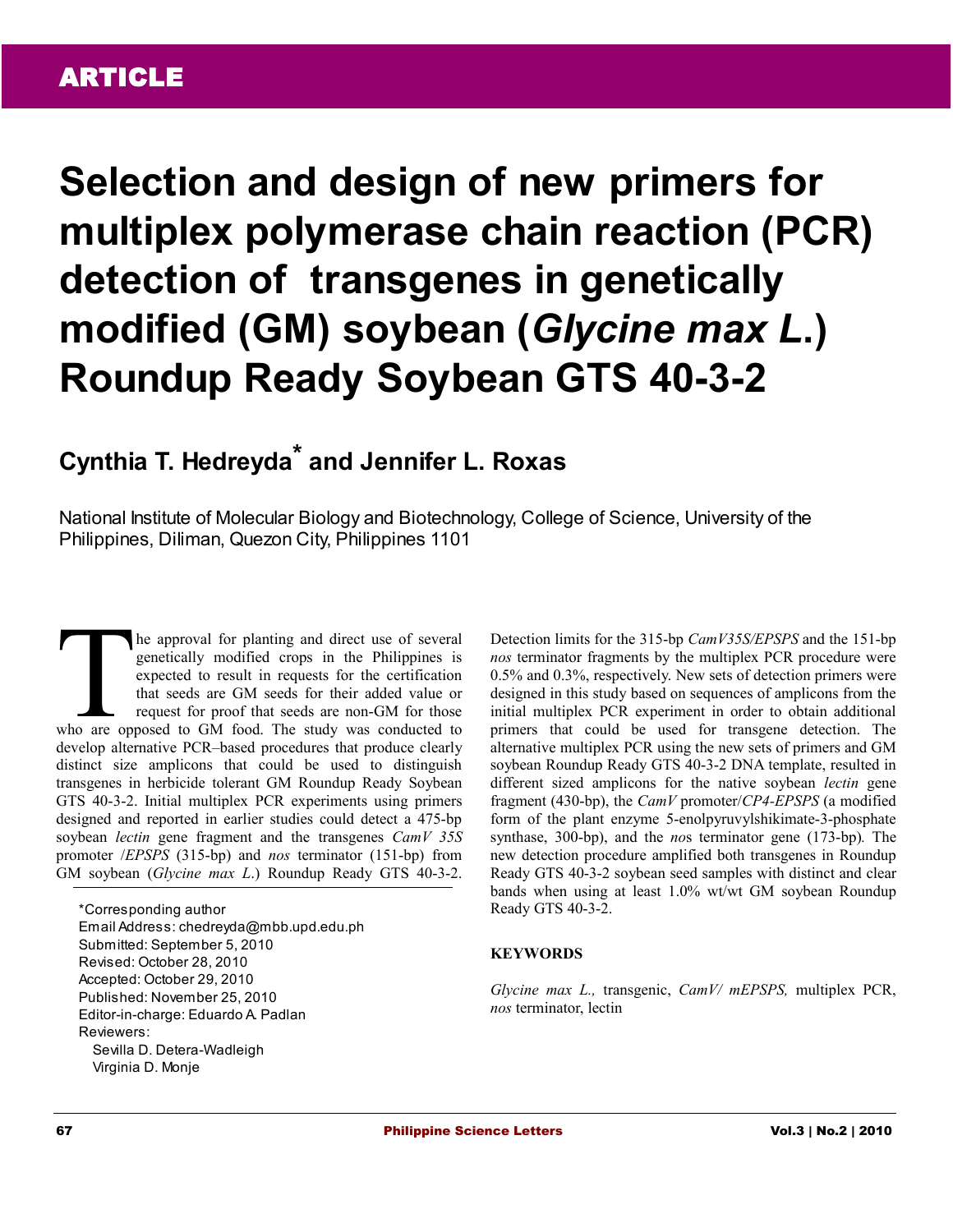## **INTRODUCTION**

Several plant species important in food production has been precisely engineered to contain transgenes that enable them to express specific valuable traits including herbicide tolerance of soybean (*Glycine max L*.). The first [genetically modified](http://www.gmo-compass.org/eng/glossary/115.genetically_modified_organism_gmo.html) soybeans were planted in the United States in 1996 (GMO Compass, 2010). More than ten years later, GM soybean is now the principal biotech crop with 65.8 million hectares or 53% of global biotech area planted with the GM crop (James 2008).

About 85% of soybean produced in the United States is genetically modified (GMO Compass, 2010) with the Philippines as one of the leading importers of soybean meal. In addition to this, there are several other GM crops approved for planting and direct use in the Philippines (James 2008). With the introduction of GM crops in the country, it is expected that there will be requests for the certification that seeds are GM seeds for their added value or request for proof that seeds are non-GM for those who are opposed to GM food. This study was focused on GM soybean and experiments were conducted to come up with alternative reliable and sensitive protocols to detect transgenes in herbicide tolerant GM Roundup Ready Soybean GTS 40-3-2.

Monsanto Company's Roundup Ready GTS 40-3-2 soybean is the most widely used herbicide-tolerant soybean. The soybean line GTS 40-3-2 was developed to allow the use of glyphosate, which is the active ingredient in the herbicide Roundup® for weed control [\(GM Crop Database, 2004\)](http://www.agbios.com/). This GTS 40-3-2 soybean line contains a modified form of the plant enzyme 5-enolpyruvylshikimate-3-phosphate synthase (*m-epsps*) that allows the host plant to survive the otherwise lethal application of glyphosate. Other foreign genes introduced in one plasmid with *mepsps,* are the cauliflower mosaic virus (*CamV 35S*) promoter, chloroplast transit peptide (CTP4) coding sequence from *Petunia hybrid*, and a nopaline synthase (*nos*) transcriptional termination element from *Agrobacterium tumefaciens* [\(GM Crop Database, 2004\)](http://www.agbios.com/).

Commercially available detection kits are already available but quite expensive. Previous studies reported protocols that included transgene-targeted PCR to detect GM soybean in plant and food samples (Shirai et al. 1998; Lin et al*.* 2001; James et al. 2003; Randhawa and Firke 2005). This study reports the experiments conducted to develop detection protocols for foreign genes inserted into GM soybean Roundup Ready GTS 40-3-2. The approach included the literature search for reported gene sequences inserted into the soybean plant and the conduct of multiplex PCR using previously reported as well as newly designed primers targeting a native soybean *lectin* gene and transgenes for modified 5-enolpyruvyl-3-phosphoshikimic acid synthase (*m-epsps*) and nopaline synthase terminator genes (*nos*). The *lectin* gene is present in both GM and non-GM samples and detection of the gene ensures that soybean template DNA is present. Detection of more than one transgene

minimizes the possibility of obtaining false positive or negative results. The expected sizes of amplicons in two alternative protocols described in this study vary significantly, resulting in distinct and easily distinguishable bands representing the transgenes. The study also reports the conduct of experiments to determine the smallest concentration (wt/wt) of GM Roundup Ready GTS 40-3-2 soybean that could be detected by the multiplex PCR procedures.

#### **MATERIALS AND METHODS**

Ground GM glyphosate-tolerant Roundup Ready GTS 40-3-2 seed were kindly provided by Monsanto Company, USA. The non-transgenic PSBSy2 soybean requested from the Institute of Plant Breeding, UP Los Baños (IPB, UPLB) in Laguna, was used for extraction of DNA template for non-GM control.

#### **Preparation of soybean seeds**

Ground soybean seed samples containing different weight percentages (100%, 10%, 1%, 0.5%, 0.3%, and 0.1% GM seeds) of transgenic Roundup Ready GTS 40-3-2 were prepared. For example, 100% GM samples contain 100g ground GM seeds, 10% GM preparation contained 10g ground GM seeds plus 90g non-GM PSBSy2 soybean seeds, 1.0% GM sample contained 1.0g ground GM seeds and 99.0g non-GM PSBSy2 soybean seeds. Pure non-GM ground PSBSy2 soybean seeds were used for 0% GM.

Ten grams of soybean seeds were sterilized by rinsing with sterile distilled water twice, incubating the seeds for 45 minutes in a 100-mL solution containing 2.75% (w/v) sodium hypochlorite or 50% of commercially available Zonrox (Green Cross, Inc., Parañaque City, Philippines) and 200 mL Joy detergent (Procter & Gamble Philippines, Inc., Makati City, Philppines), and rinsing again in sterile distilled water four times. Sterilized seeds were incubated at 60°C until dehydrated. Homogenization of the seeds was performed using a Braun Model Type 4184 homogenizer (Braun: Naucalpan, Mexico) after which ground samples were sieved prior to use for DNA extraction.

#### **DNA extraction from seeds**

The Nucleospin Plant Kit (BD Biosciences: California, USA) was used to extract DNA from soybean seed samples following manufacturer's protocol. Visualization of DNA extracts was done by resolving aliquots of DNA extracts in agarose gel electrophoresis, subsequent staining with ethidium bromide, and observation under ultraviolet (UV) light in a UV transilluminator (UVP: California, USA).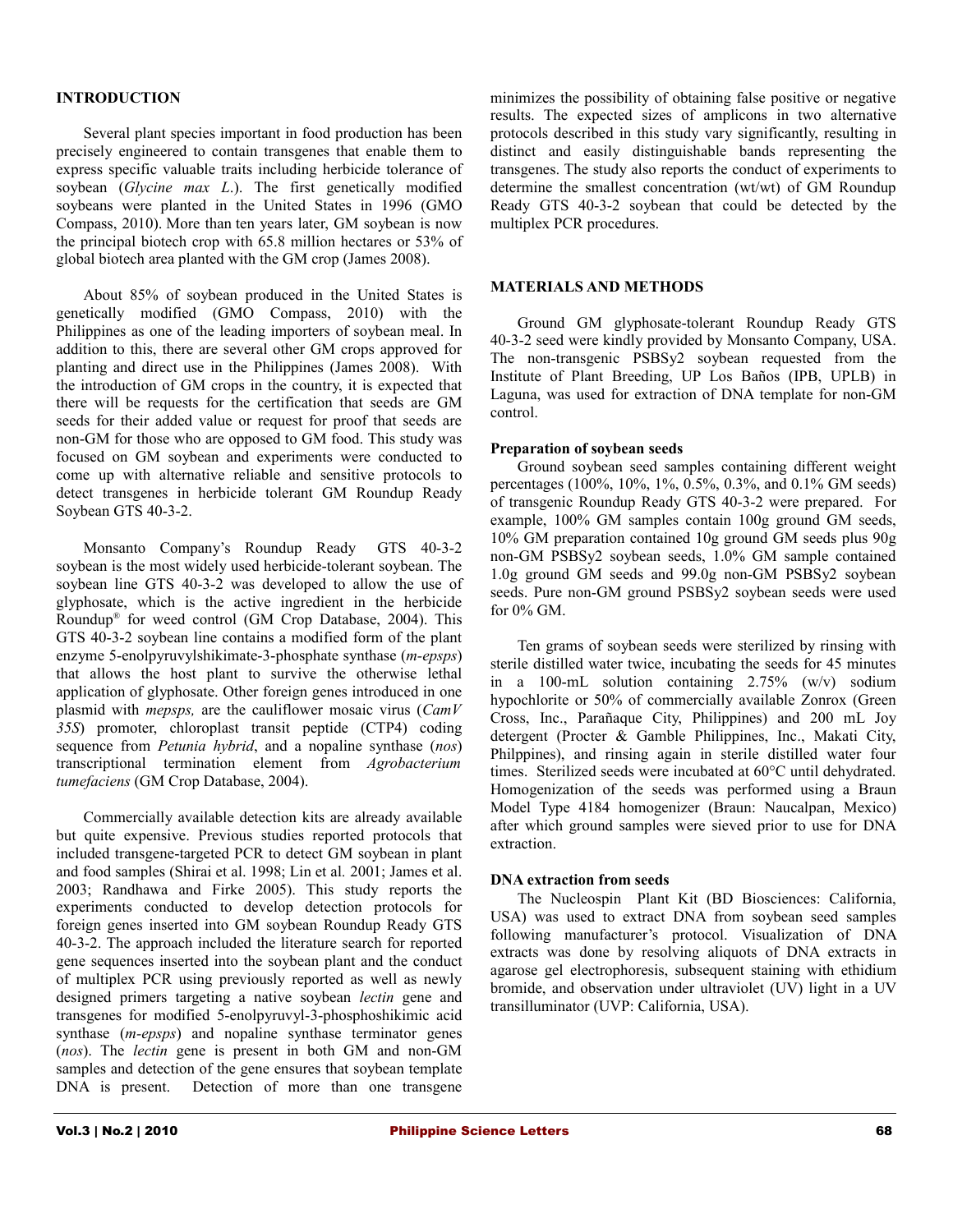**Table 1.** Primers used to detect soybean (*Glycine max L*.) lectin gene.

| $C$ ode | Primers  | Sequence                       | Target | Reference            |
|---------|----------|--------------------------------|--------|----------------------|
| A       | Lec 1-5  | GGCTCATAACACACTCTATTATTGT      | 818 bp | Matsuoka et al.      |
| B       | Lec 1-3  | TGATGGATCTGATAGAATTGACGTT      | Lectin | (2002)               |
| ◠<br>U  | GmLec Fl | GTGCTACTGACCAGCAAGGcAAACTCAGCG | 164 bp | l Vallonhofer et al. |
|         | GmLec RI | GAGGGTTTTGGGGTGCCGTTTTCG       | Lectin | (1999)               |

**Table 2.** Primers used to detect transgenes in GM soybean Roundup Ready GTS 40-3-2.

| Code | Primers          | Sequence                          | Target     | Reference                           |
|------|------------------|-----------------------------------|------------|-------------------------------------|
| E    | 35S1             | GCT CCT ACA AAT GCC ATC A         | CamV 35S   | Pietsch et al. (1997)               |
| F    | 35S2             | GAT AGT GGG ATT GTG CGT CA        | (195 b p)  |                                     |
| G    | CMO <sub>1</sub> | CAC TACAAATGCCATCATTGCGATA        | CamV 35S   | Matsuoka et al. (1999)              |
| н    | CMO <sub>2</sub> | CTTATATAGAGGAAGGGTCTTGCGA         | (220 bp)   |                                     |
|      | RRS1             | TGA TGT GAT ATC TCC ACT GAC G     | Cam WEPSPS | Sanders et al. (1987)               |
|      | RRS2             | TGT ATC CCT TGA GCCATG TTG T      | (172 bp)   | Gasser et al. (1988)                |
| ĸ    | NOS ter 3-5'     | GTCTTGCGATGATTATCATATAATTTCTG     |            | NOS (151 bp) Matsuoka et al. (2002) |
|      | NOS ter 3-3'     | CGC TAT ATT TTG TTT TCT ATC GCG T |            |                                     |

**Table 3.** New primers designed in this study that target a lectin gene and transgenes in GM Roundup Ready Soybean GTS 40-3-2

| Primer       | Sequence<br>$5' \rightarrow 3'$  | Target gene /<br>amplicon size     |  |
|--------------|----------------------------------|------------------------------------|--|
| lecSf        | ACT GAC CAG CAA GGC AAA CT       | <i>lectin</i> gene<br>$(430 - bp)$ |  |
| lecSr        | TTT GGT GGA TCC CAA GAG TC       |                                    |  |
| CaCTPf       | CAA ATG CCA TCA TTG CGA TA       | CamV/<br>mEPSPS.                   |  |
| CaCTPr       | GAG CCA TGT TGT TAA TTT GTG C    | 300 bp                             |  |
| <b>NosSf</b> | <b>GAA TCC TGT TGC CGG TCT T</b> | nos terninator<br>$(173-bp)$       |  |
| NosSr        | AGT TTG CGC GCT ATA TTT TG       |                                    |  |

## **Selection of PCR primers that target a native soybean gene and transgenes**

Relevant gene sequences submitted in the database or reported in earlier publications (Gasser et al. 1988; Matsuoka et al. 1999, 2002; Pietsch et al*.* 1997; Sanders et al. 1987; Vallonhofer et al. 1999) for a native *lectin* gene and transgenes in Roundup Ready soybean GTS 40-3-2 were used in the initial experiments in order to test multiplex PCR detection and to generate sequences that will be used for designing new primers. All primers used in the study were synthesized by Genset Singapore Biotech. Pte Ltd (Singapore, Singapore).

## **Multiplex PCR detection of native soybean** *lectin* **gene and two transgenes from Roundup Ready GTS 40-3-2**

The initial multiplex PCR was performed to detect a native soybean *lectin* gene and transgenes, *m-epsps* and *nos* terminator in Roundup Ready GTS 40-3-2 (*Glycine max* L.) using previously reported primers (GmLec F/Lec1-3, CMO1/RRS2, and NOS ter3-5'/NOS ter 3-3'). The initial multiplex PCR reaction (20 µL totaluL )contained the following components in the reaction mixture:  $1X$  PCR buffer,  $2.0$  mM  $MgCl<sub>2</sub>$ ,  $0.3$ mM of each dNTPs, 1.0  $\mu$ M 3 each of 3 forward and 3 reverse primers, 0.03 U/reaction of Platinum Taq High Fidelity Polymerase (Invitrogen Life Technologies, USA), and  $1 \mu L$  of template DNA. Forty cycles of PCR was conducted with an initial denaturation at 95°C for 2 minutes, denaturation at 95°C for 1 minute, annealing at 60°C for 20 seconds, extension at 68°C for 40 seconds, and final extension at 68°C for 3 minutes.

The reaction mixture for the alternative multiplex PCR using newly designed primers (Table 3) contained the same components as the initial multiplex PCR but the PCR conditions were as follows: initial denaturation at 95°C for 5 minutes, denaturation at 95°C for 40 seconds, annealing at 56°C for 40 seconds, extension at 72°C for 30 seconds, and final extension at 72°C for 3 minutes. In both sets of experiments the non-transgenic PSBSy2 soybean DNA template was used as 0% GM sample or no GM control.

# **Cloning and Sequencing of Multiplex PCR Target Genes**

The amplicons representing the lectin gene and the transgenes that were generated from the initial multiplex PCR was cloned into the pCR<sup>®</sup> 4-TOPO<sup>®</sup> vector using TOPO® TA Cloning Kit (Invitrogen Life Technologies: California, USA). Two clones containing the expected product size were selected by colony PCR and/or *Eco*R1 digestion according to manufacturer's instruction. Mini-preparations of the recombinant plasmids containing the desired insert were isolated using the Nucleospin® Miniprep Kit (BD Biosciences: California, USA) and subjected to sequencing using the ABI 377 Automated Sequencer (Perkin Elmer, USA) of NIMBB, UP Diliman.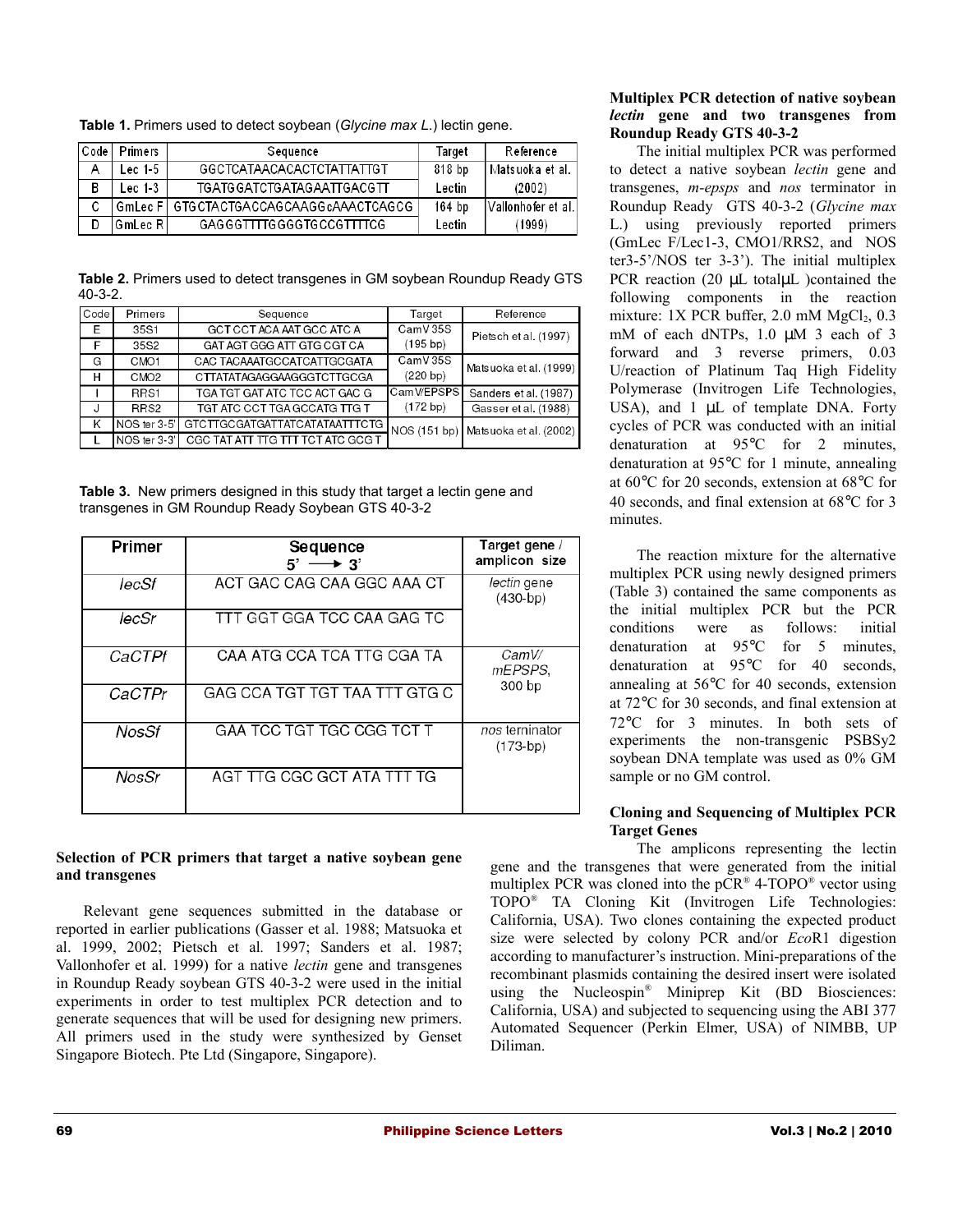## **Detection limit of transgenes in Roundup Ready GTS 40-3-2**

DNA extracts from known weight percentages of GM Roundup Ready soybean GTS 40-3-2, 100%, 10%, 1%, 0.5%, 0.3%, and 0.1% GM seeds, were used as templates for the first set of multiplex PCR. DNA extracts with 100%, 5%, 2%, 1%, 0.5%, 0.1%, and less than 0.03% GM seeds were used for the second set of multiplex PCR using new primers designed in this study. The DNA template extracted from samples containing the smallest weight percentage of GM seeds that generated visible amplicons in PCR was determined in order to obtain the transgene detection limit.

## **RESULTS**

PCR primers that target a native soybean *lectin* gene and transgenes present in GM Roundup Ready soybean GTS 40-3-2 were designed and reported in previous studies (Tables 1 and 2; Gasser et al. 1988; Matsuoka et al. 1999, 2002; Pietsch et al*.* 1997; Sanders et al. 1987; Vallonhofer et al. 1999). The relative annealing sites of the primers to the target genes as well



**Figure 1.** Schematic diagram of soybean lectin gene showing the relative annealing sites of *lectin* gene-targeted primers and the expected PCR amplicons using different primer combinations from Table 1.



**Figure 2.** Schematic diagram of transgene in GM soybean Roundup Ready GTS 40-3-2 showing the relative annealing sites of transgene-targeted primers and the expected PCR amplicons.

as the expected size of amplicons are illustrated in Figures 1 and 2. These primers were tested in preliminary single locus PCR (data not shown) and three pairs of primers, *GmLec F/Lec1-3, CMO1/RRS2,* and *NOS ter3-5'/NOS ter 3-3'*, were selected for the initial multiplex PCR.

## **Cloning and Sequencing of Multiplex PCR Target Genes**

Multiplex PCR performed with Roundup Ready GTS 40-3-2 DNA template and primer pairs *GmLec F/Lec1-3, CMO1/RRS2,* and *NOS ter3-5'/NOS ter 3-3'*, generated the expected fragments of the *lectin* gene (475-bp), *CamV/EPSPS* (315-bp), and *nos* terminator (151-bp; Figure 3, lane 5) respectively. Only the 475 bp native soybean *lectin* gene fragment was amplified in PCR using DNA templates from the non-GM PSBSy2 seeds (Figure 3, lanes 3 & 4).

The sequences obtained for each insert fragment was subjected to homology search using Blastn [\(http://www.ncbi.nlm.nih.gov/BLAST/\)](http://www.ncbi.nlm.nih.gov/BLAST/). The 475-bp fragments from PSBSy2 and GTS 40-3-2 have 99% identity with soybean *lectin* gene (GenBank Accession No. K00821.1). The two *lectin* gene fragments, however, have two (2) nucleotide differences found at bases 61 and 368 (or bases 1452 and 1159 of the GenBank *lectin* coding sequence). Bases 3 to 252 of the 315-bp fragment were 100% homologous to *CamV 35S* promoter sequences (GenBank Accession No. V00141.1), while the bases 271 to 315 of the fragment had 100% identity with *Petunia hybrida* 5-enolpyruvylshikimate 3-phosphate synthase mRNA (GenBank Accession No. M21084.1). The 151-bp fragment was 100% identical to *nos* terminator of *Agrobacterium tumefaciens* gene Ti plasmid (GenBank Accession No. AJ237588.1).

## **Multiplex PCR using new primers designed in this study**

Three new sets of primers *lecSf/ lecSfr*, *CaCTPf/ CaCTPr*, and *NosSf/ NosSr* (Table 3) that target the soybean *lectin* gene, *CamV* promoter/*CP4-EPSPS*, and the *no*s terminator gene (respectively) in GM Roundup Ready soybean GTS 40-3-2, were designed based on nucleotide sequences of amplicons from the first multiplex PCR. Relative annealing sites of the new primers, regions flanking bases 1043 to 1472 (GenBank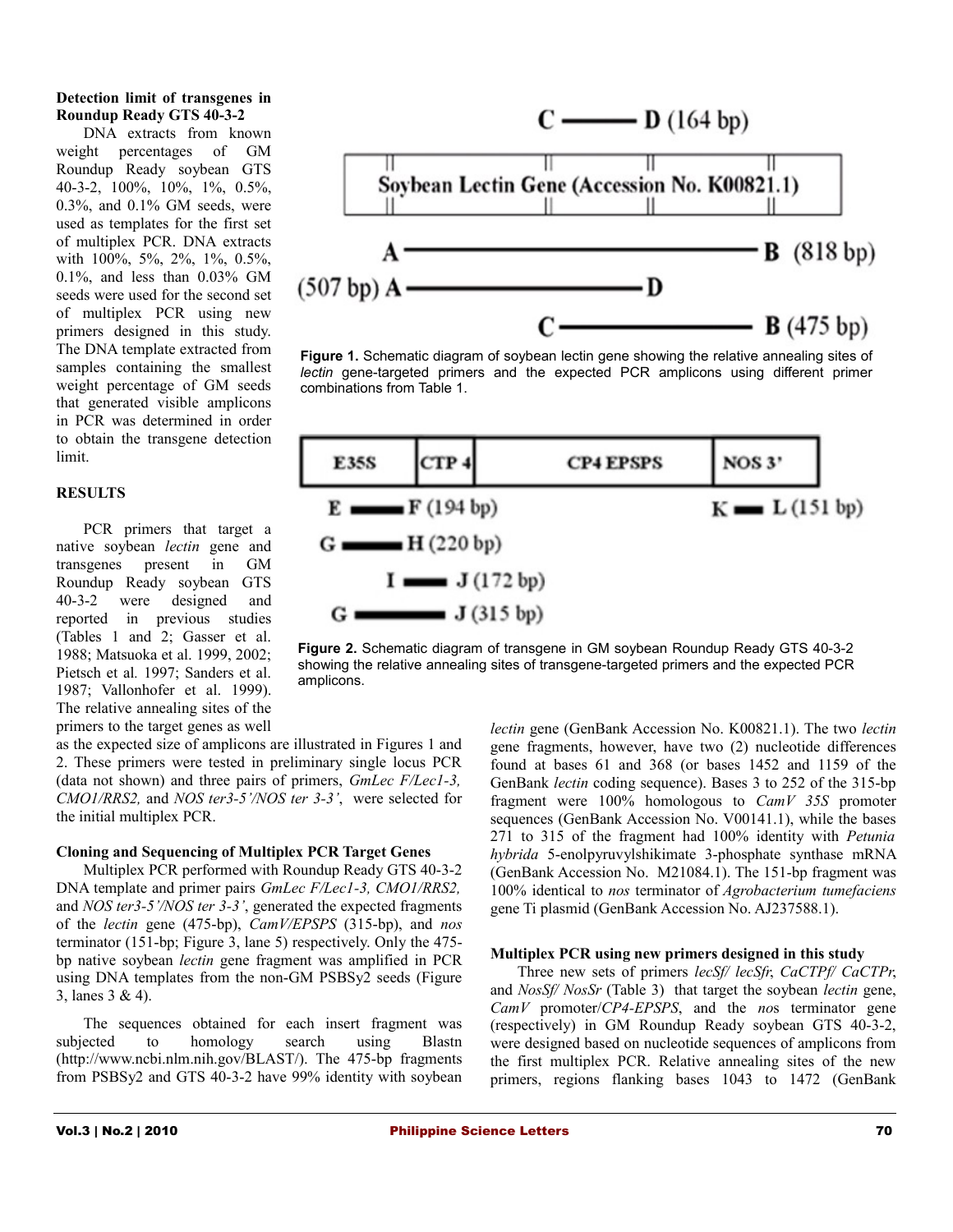

**Figure 3.** Detection of transgenes in Roundup Ready Soybean GTS 40-3-2 using multiplex PCR. Lanes 2-5 contain amplicons from PCR using the following DNA templates, no DNA, non-GM PSBSy2 DNA, non-GM PSBSy2 DNA, and Roundup Ready Soybean GTS40-3-2 DNA, respectively. Lane 1 contains 100 bp ladder (Invitrogen).



**Figure 4.** Detection limit of a lectin gene and transgenes *CamV/mEPSPS* and *nos* terminator in Roundup Ready Soybean GTS 40-3-2 by multiplex PCR. Lanes 2-7, PCR using DNA templates from samples containing 100%, 10%, 1%, 0.5%, 0.3%, and 0.1% GM Roundup Ready Soybean GTS 40-3-2, respectively; lane 8, PCR using 0%GM Roundup Ready Soybean GTS 40-3-2 or 100% nonGM PSBSy2. Lane 1 is the no DNA template control and lane 9 contains 100 bp ladder (Invitrogen).

Accession no. K00821:Soy bean lectin gene), bases 8-317 (GenBank Accession no. AY592954.1:*Glycine max* transgenic chloroplast CP4 EPSPS fusion protein precursor) and bases 9-181 (GenBank Accession no. AF465641.1: *Agrobacterium tumefaciens nos* gene, terminator region), are shown in Figure 5. Multiplex PCR using new sets of primers (Figure 6) amplified the *lectin* (430-bp), *m-esps* (300-bp), and the *nos* terminator (173-bp) gene fragments and the identity of the amplicons were confirmed through sequence analysis.

## **Detection limit of target genes in multiplex PCR**

The multiplex PCR using primer pairs *GmLec F/Lec1-3, CMO1/RRS2, and NOS ter3-5'/NOS ter 3-3'* could produce the 315-bp *CamV/EPSPS* fragment if the template DNA was prepared from a seed sample containing at least 0.5% GM Roundup Ready GTS 40-3-2. The 151-bp *nos* transgene fragment could be detected if the DNA template was prepared from samples with as low as 0.3% GM soybean (Figure 4). The multiplex PCR detection limit of the same transgenes in Roundup Ready soybean GTS 40-3-2 using new primer pairs *lecSf/ lecSfr*, *CaCTPf/ CaCTPr*, and *NosSf/ NosSr* is 1.0% GM seeds for both transgenes. Faint bands, however, were also visible when 0.5% GM soybean was used. Because the *lectin* gene is present in both GM and non-GM soybean sample, the gene could be amplified from all samples.

# **DISCUSSION**

The study focused on the selection and design of primers for multiplex PCR to develop additional detection procedures for a native soybean *lectin* gene and three transgenes in genetically modified soybean Roundup Ready GTS 40-3-2. The *lectin* gene detection ensures that the template contains soybean DNA and prevents false negative amplification as a result of absence of correct template DNA. Review of literature for gene sequences inserted into Roundup Ready soybean GTS 40-3-2 and literature search for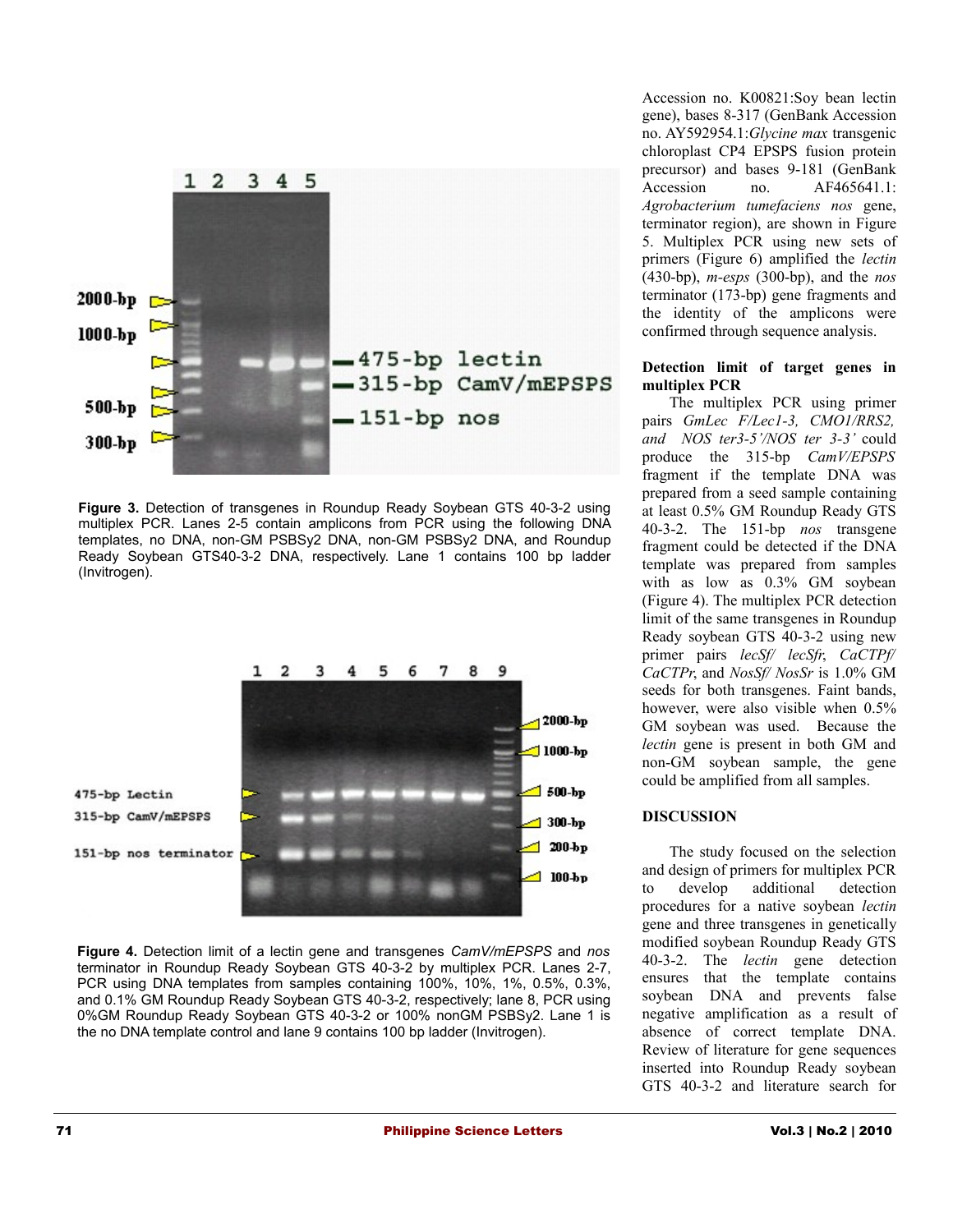primers that target the transgenes were necessary to select primers that will provide enough disparity in amplicon sizes for multiplex PCR. The primers that amplify a 164-bp *lectin* and the 172-bp *CamV/EPSPS* gene fragments (Tables 1 and 2), for example, were not selected for the initial multiplex PCR because the primer used to detect the transgene *nos* terminator produce a 151-bp fragment with just about 20 base pair size difference from both. The primer resulting in a smallest sized amplicon of 475-bp for the *lectin* gene fragment was chosen because smaller amplicons require lesser dNTP's and are amplified relatively faster.

In this study, the multiplex detection protocols developed used two primer sets to detect the three (3) regions of the transgene cassette in Roundup Ready Soybean GTS 40-3-2 (Figures 2 and 5), namely the *CamV 35S* promoter, modified *EPSPS*, and *nos* terminator. The use of one set of primers targeting a region that traverses two parts of the cassette, the *CamV 35S* promoter and regions of the *EPSPS* coding sequence, offers the advantage of a more economical and accurate detection of the material. The EPSPS, which is involved in the biosynthesis of



**Figure 5.** Schematic diagram showing the relative annealing sites of lectin-targeted (**A**) and transgene-targeted (**B**) primers and the expected PCR amplicons.



**Figure 6.** Multiplex PCR using new primers targeting lectin gene and transgenes (*CamV promoter/mEPS* and *nos* terminator) of GM Roundup Ready Soybean GTS 40-3-2. Lanes 1-7, DNA template prepared from samples with 100%, 5%, 2%, 1%, 0.5%, 0.1%, and less than 0.03% GM Roundup Ready Soybean GTS 40-3-2 seeds, respectively; lane 8, DNA template from non GM PSBSY2 soybean; and lane 9, no DNA template control. M is the 100bp ladder (New England Biolabs® Inc.)

aromatic amino acids, is present in all plants, bacteria and fungi. The use of a primer set designed to amplify the transgenic m-EPSPS fragment alone, therefore, may be able to detect the native form of EPSPS even in non-GM samples.

Two multiplex PCR detection protocols described in this study could detect all target genes from Roundup Ready Soybean GTS 40-3-2. The first protocol uses transgene-targeted primers selected from the literature with optimized multiplex PCR conditions. New primers were designed and tested in this study to come up with an alternative protocol for detection of the same transgenes. Availability of alternative primers for detection will be advantageous in cases when some primers will not work

for reasons not easily identifiable in evaluating actual seed samples. In this study, both multiplex PCR protocols conducted can accurately identify the presence of as little as 0.5 % to 1.0% Roundup Ready GTS 40-3-2 (Figures 4 and 6). The *nos* transgene fragment is still detectable at 0.3 % GM in the initial multiplex PCR, probably because the 151-bp *nos* amplicon was more efficiently amplified being the smallest target gene fragment.

The multiplex PCR detection procedures are now available in the institute for research or routine detection services with comparable precision as expensive kits imported from other countries. The data from this research could be used by